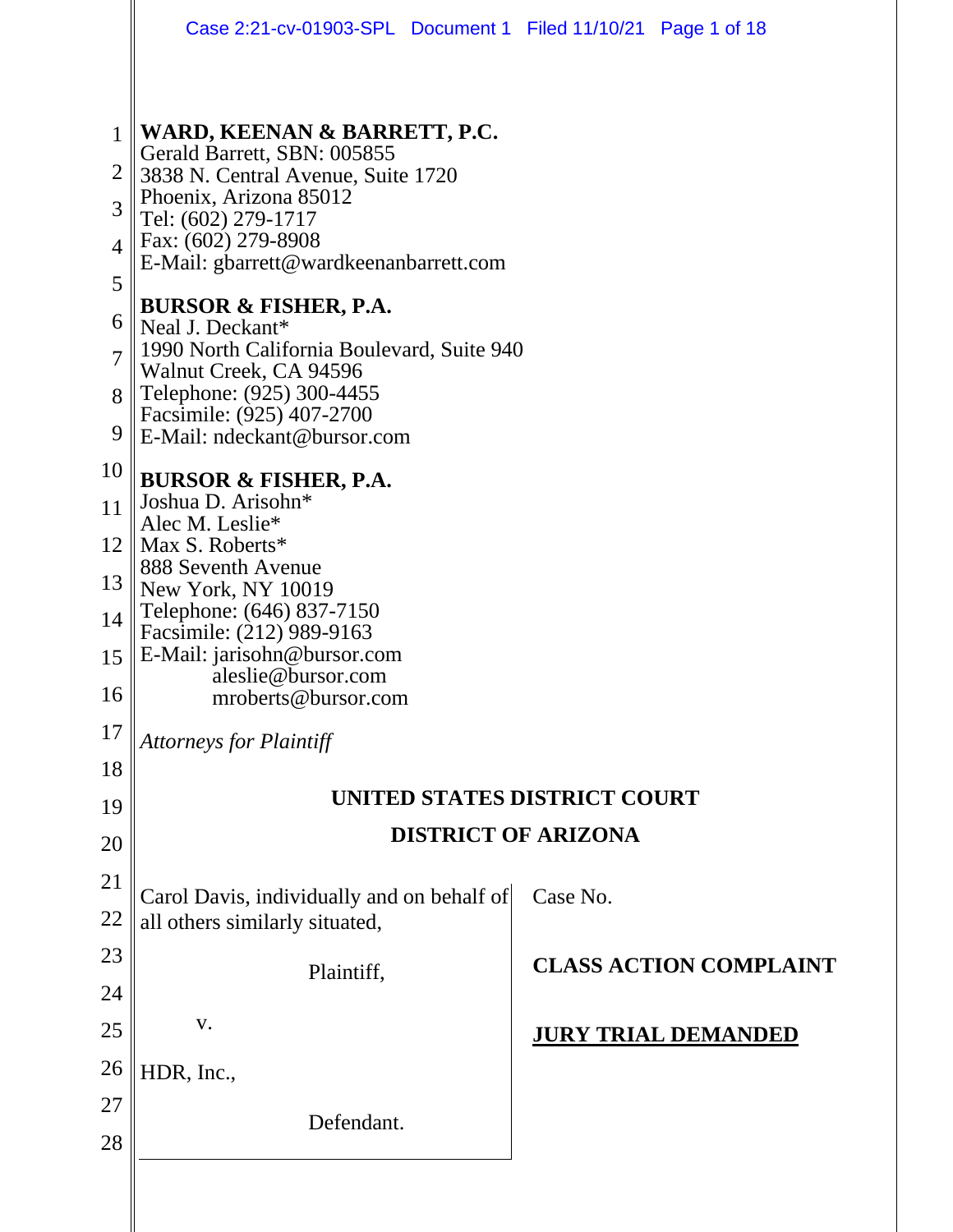1 2 3 4 5 Plaintiff Carol Davis ("Plaintiff"), individually and on behalf of all others similarly situated, by and through her attorneys, makes the following allegations pursuant to the investigation of her counsel and based upon information and belief, except as to allegations specifically pertaining to herself and her counsel, which are based on personal knowledge.

6

#### **NATURE OF THE ACTION**

7 8 9 10 11 12 13 14 15 16 17 1. This is a class action suit brought against Defendant HDR, Inc. ("HDR" or "Defendant") for wiretapping the electronic communications of members of the following private Facebook groups (the "Group Members"): Ahwatukee411 and Protecting Arizona's Resources & Children (PARC) ("PARC") (collectively, the "Private Facebook Groups"). The wiretaps are used by Defendant to secretly observe and monitor Group Members' electronic communications and confidential postings in the Private Facebook Groups, through the use of monitoring tools, automated software, and dedicated employees with backgrounds in signals intelligence and communications intelligence. As such, Defendant has violated the Federal Wiretap Act, 18 U.S.C. §§ 2510, *et seq*., violated the Stored Communications Act, 18 U.S.C. §§ 2701, *et seq.*, and violated the Group Members' common law right to privacy.

18 19 20 21 22 23 24 25 26 2. Plaintiff Davis is a member of the Private Facebook Groups, Ahwatukee411 and PARC. Plaintiff Davis communicated with other Group Members in the Private Facebook Groups, and her communications were monitored, captured, and analyzed by Defendant. Defendant HDR is a multi-billion-dollar architecture and design firm that has designed over 275 jails and prisons, and also offers various covert surveillance services. Defendant monitored the Private Facebook Groups secretly and without consent, and gathered information about discussions in the groups in order to inform Defendant's and its client's marketing strategies.

27 28 investigators with backgrounds in intelligence, particularly geospatial and 3. Defendant conducted this monitoring by hiring employees and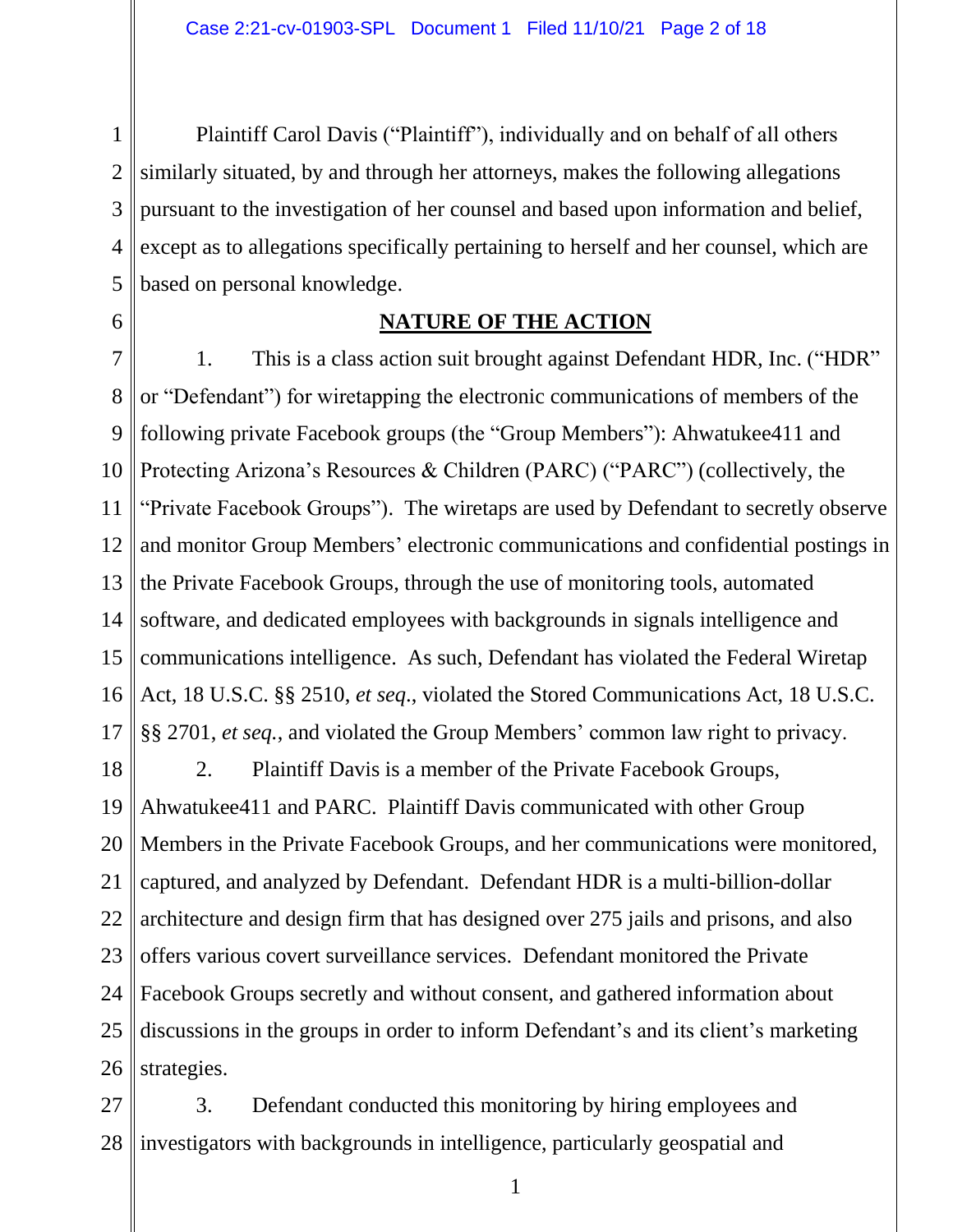1 information management, and strategic communications. These employees,

2 3 4 operating as part of Defendant's "STRATA" team, deployed automated tools and monitoring software and otherwise infiltrated the Private Facebook Groups on behalf of HDR.

5 6 7 4. Plaintiff brings this action on behalf of herself and a class of all persons whose electronic communications in the Private Facebook groups were secretly monitored and by Defendant's wiretaps.

8

#### **THE PARTIES**

9 10 11 12 13 14 15 16 17 18 19 20 21 22 23 24 25 26 5. Plaintiff Carol Davis is a citizen of Arizona who resides in Phoenix, Arizona with an intent to remain there. Plaintiff Davis has been a member of the Private Facebook Group, Ahwatukee411, since approximately 2015. Since 2015, and prior to the filing of this lawsuit, Plaintiff Davis posted in the Ahwatukee411 Private Facebook Group and communicated with other Group Members. Plaintiff Davis's posts discuss topics such as recommendations for services and debates involving local issues, such as the construction of a local highway and potential political corruption. Plaintiff Davis regularly posts in the Ahwatukee411 Facebook group approximately two to three times a week, and her most recent post was in October 2021. Plaintiff Davis was in Phoenix, Arizona when she accessed and posted in the Ahwatukee411 Private Facebook Group. Since at least 2016, if not earlier, Plaintiff Davis's private electronic communications with other Group Members, including her communications regarding recommendations for services and debates involving local issues, were monitored, read, disclosed, intercepted in real-time, and otherwise wiretapped and/or accessed in electronic storage by HDR. Plaintiff Davis was unaware at the time that her electronic communications, including the information described above, were being intercepted in real-time and would be disclosed to HDR, nor did Plaintiff Davis consent to the same.

27 28 6. Plaintiff Davis has also been a member of the Private Facebook Group, PARC, since approximately 2016. Since 2016, and prior to the filing of this lawsuit,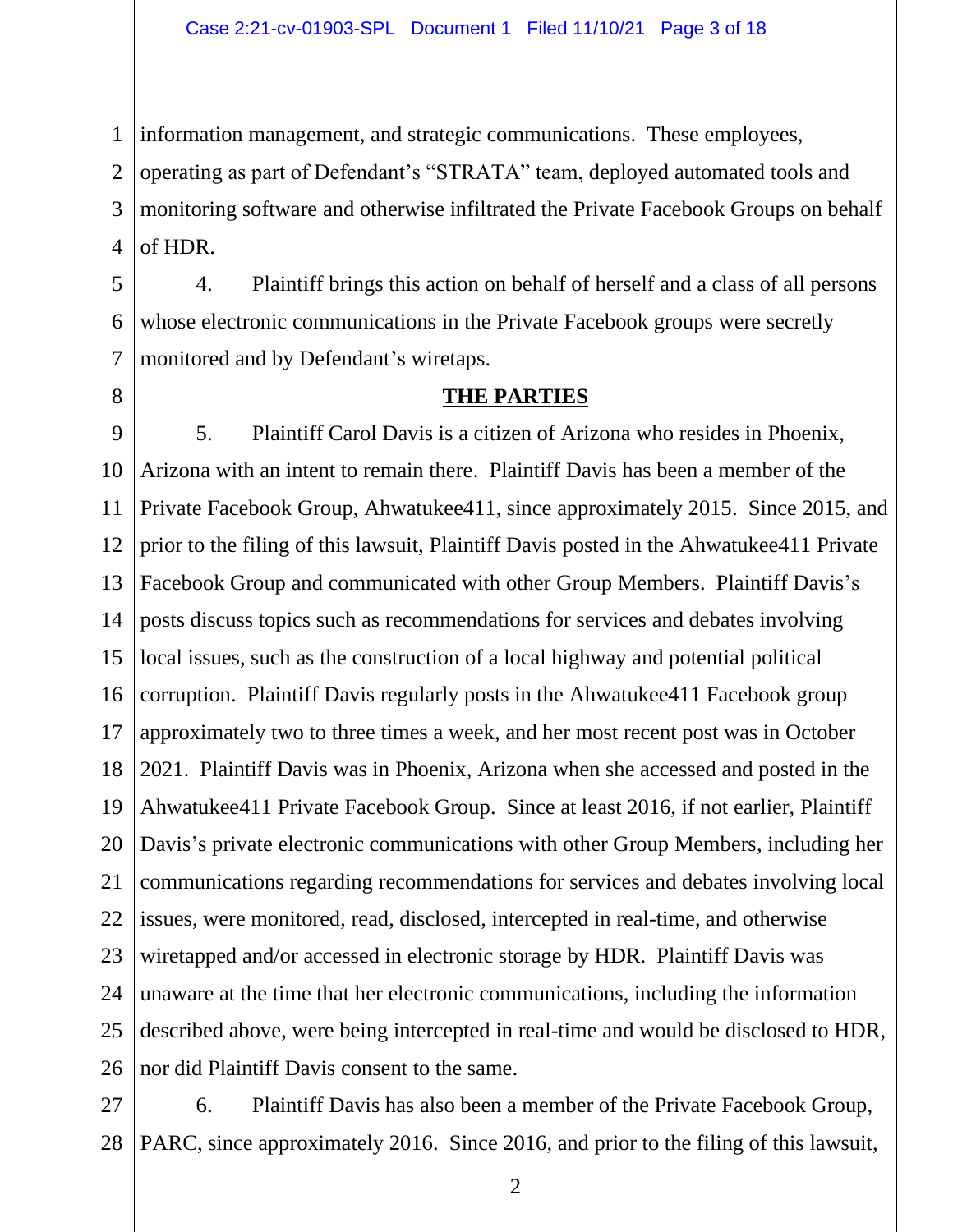1 2 3 4 5 6 7 8 9 10 11 12 13 Plaintiff Davis posted in the PARC Private Facebook Group and communicated with other Group Members. Plaintiff Davis's posts discussed topics such as debates over the construction of a local highway and its environmental impact. Plaintiff Davis often posts in the PARC Facebook group, and her most recent post was in approximately August 2021. Plaintiff Davis was in Phoenix, Arizona when she accessed and posted in the PARC Private Facebook Group. Since at least 2016, if not earlier, Plaintiff Davis's private electronic communications with other Group Members, including her communications regarding debates involving local issues, were monitored, read, disclosed, intercepted in real time, and otherwise wiretapped and/or accessed in electronic storage by HDR. Plaintiff Davis was unaware at the time that her electronic communications, including the information described above, were being intercepted in real-time and would be disclosed to HDR, nor did Plaintiff Davis consent to the same.

14 15 7. Defendant HDR, Inc. is a Delaware Corporation with its principal place of business at 1917 S. 67th Street, Omaha, Nebraska 68106.

16 17 18 8. HDR does business throughout Arizona and the entire United States. HDR contracts with numerous clients, including the Arizona-based clients that authorized the conduct here.

19

#### **JURISDICTION AND VENUE**

20 21 22 23 24 9. This Court has subject matter jurisdiction pursuant to 28 U.S.C. § 1332(d)(2)(A) because this case is a class action where the aggregate claims of all members of the proposed class are in excess of \$5,000,000.00, exclusive of interest and costs, and at least one member of the proposed class is a citizen of a state different from Defendant.

25 26 27 10. This Court has personal jurisdiction over Defendant because Defendant has purposefully availed itself of the laws and benefits of doing business in this State, and Plaintiff's claims arise out of Defendant's forum-related activities. Furthermore,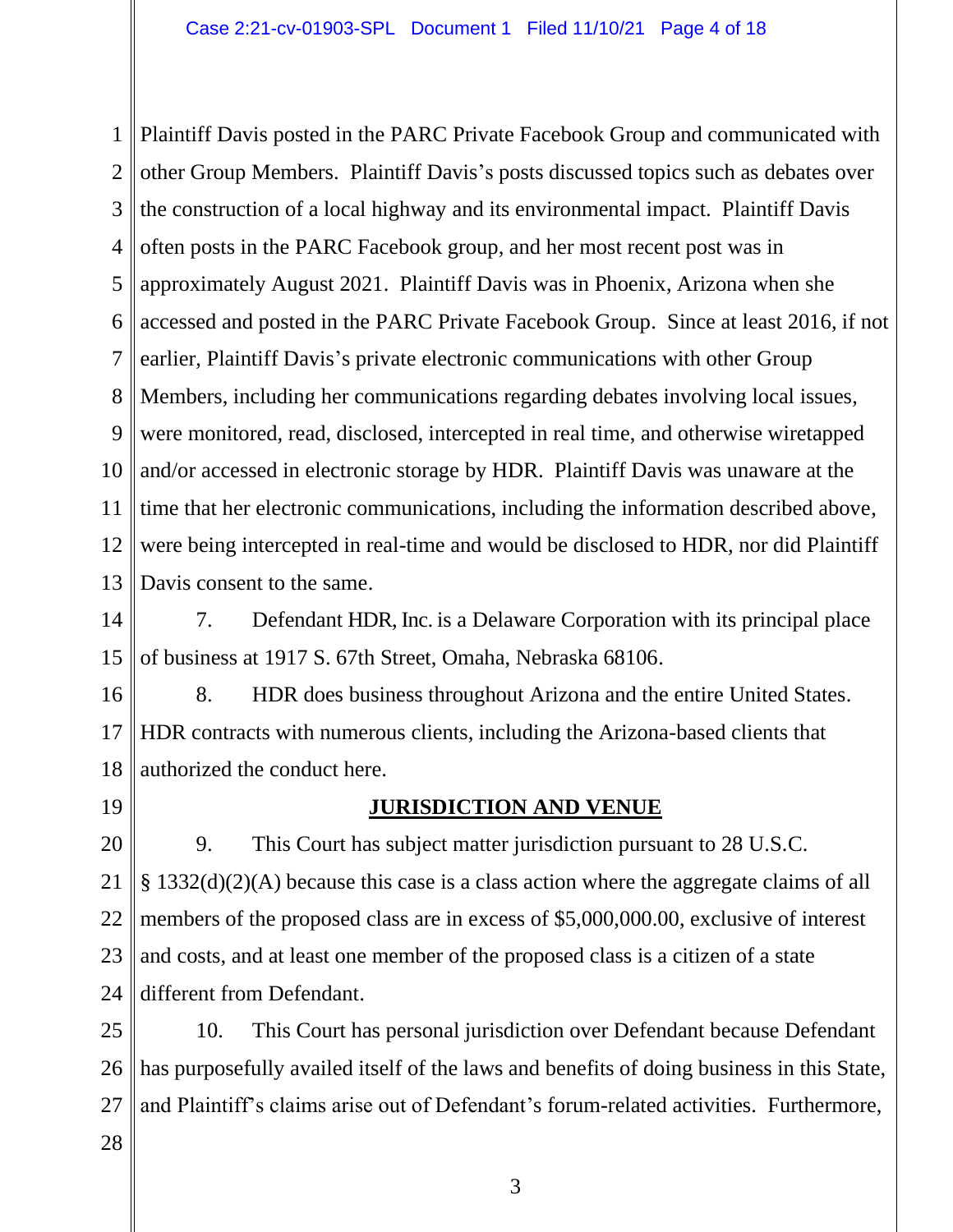1 2 a substantial portion of the events giving rise to Plaintiff's claims occurred in this District.

3 4 5 11. Pursuant to 28 U.S.C. § 1391, this Court is the proper venue for this action because a substantial part of the events, omissions, and acts giving rise to the claims herein occurred in this District.

6

7

#### **STATEMENT OF FACTS**

**I. Overview Of The Wiretaps**

8

#### **A. Defendant's STRATA Social Medial Listening Service**

9 10 12. HDR is a multi-billion-dollar architecture and design firm that has designed over 275 jails and prisons.

11 12 13 14 15 16 13. In addition to its architectural services, HDR also offers a number of other services to its clients. One of HDR's services is its "Strategic Communications" team, which "works to help our clients manage the social and political risk associated with infrastructure development …. Our teams leverage web, video and social networking and are experienced with wide-scale media campaigns that include targeted digital, print, television and radio material."

17 18 19 20 21 14. Another service offered by HDR is its Geospatial and Information Management team, which "secur[es], organiz[es] and present[s] digital information for easier access and informed decision-making. We collaborate with clients to automate workflows, connect systems, create reports and, ultimately, increase productivity."

22 23 24 15. HDR's "Strategic Communications" and "Geospatial and Information Management" teams "jointly execute" another service offered by HDR, its "STRATA" service.

25 26 27 28 16. STRATA is a surveillance or "social listening" service that "uses data to inform and enhance [HDR's] approach to public understanding. Our STRATA team practices data-driven engagement beyond standard demographics, and tailors public involvement and decision-making approaches specifically for every project."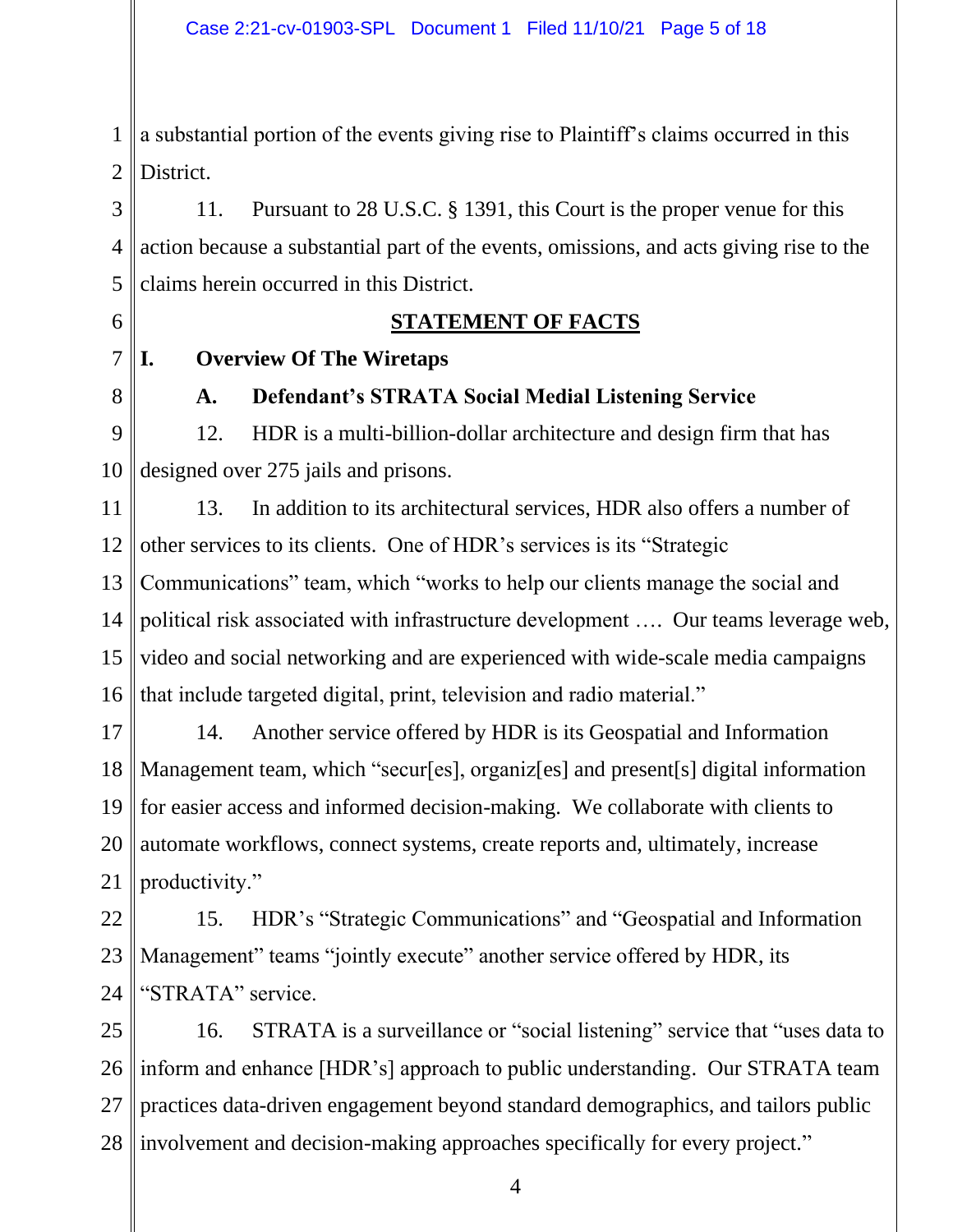- 1 2 3 4 5 6 7 8 9 10 11 12 13 14 15 16 17 18 19 20 21 22 23 24 25 26 27 17. As HDR formerly advertised on its website,<sup>1</sup> the goal of the STRATA service "is to gauge and mitigate social and political risks before they affect a project …. To be candid, STRATA exposes the truth of the human experience through comprehensive analysis from a technical and empathic lens." 18. In order to achieve these objectives, the STRATA service: [L]everage[s] commercial off-the-shelf tools to develop powerful applications for communication strategies and issues mapping. **These tools enable us to extract, analyze and present demographics, lifestyle patterns and behaviors, and market potential indices to better understand the overall community.** We can quickly generate reports, interactive maps, dashboards and infographics to create powerful visual profiles and to assess potential social and political risks. 19. The effect of this monitoring, Defendant claims, is saving its clients money: "Controversy is costly, both in reputation and in dollars. Social and political risk deserves attention at the planning stage of a project or program, where it can be carefully assessed and when there is time to develop strategies to mitigate or diminish risk." Such activity is known as "corporate counterinsurgency." 20. According to John Stauber, an author and expert on industry manipulation, the purpose of HDR's surveillance is to "survey[] and evaluat[e] public opinion, the leadership of potential opposition groups, and citizen activists who seek to change, delay or halt a multi-million dollar project." 21. Defendant states that the STRATA team can deliver "insights" in various forms: "Deliverables range from Excel reports to comprehensive web-based maps. Example datasets include project data, community profiles, poverty/income, education, employment, business summaries, race, language, digital usage and at-risk communities." <sup>1</sup> HDR removed references to its STRATA service from its website in or about
- 28 August 2021, after reporting by the publication *Vice* exposed HDR's illegal wiretapping.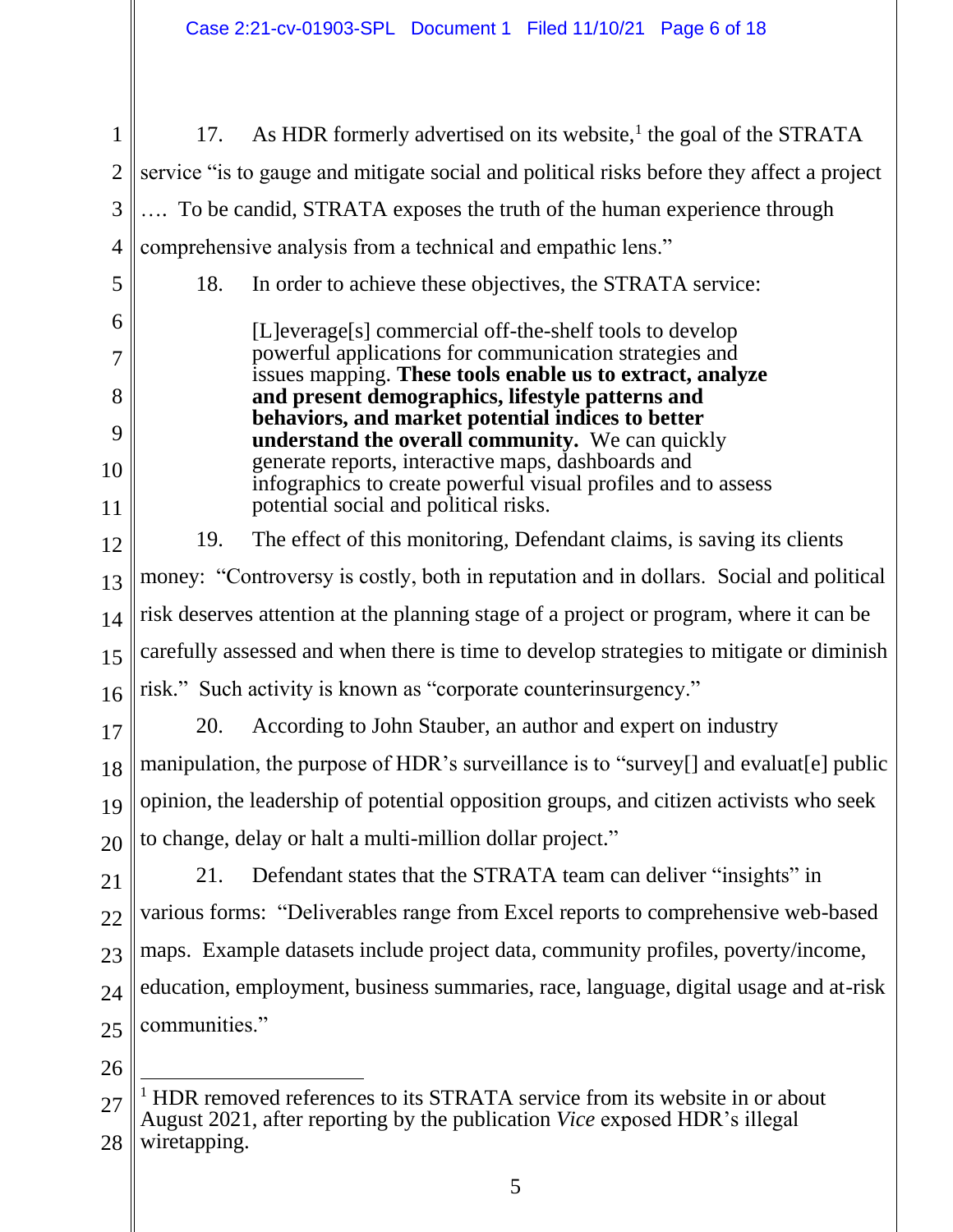#### Case 2:21-cv-01903-SPL Document 1 Filed 11/10/21 Page 7 of 18

 22. Below is an example of a "comprehensive web-based map" that the STRATA team can generate. The map shows the location of a poster on a social media website, the content of a post, the post's author, the date and time of a post, and the "sentiment" of a post:



 23. In short, Defendant claims that the "STRATA team can provide **24/7 listening on social media platforms** and use sentiment analysis to determine trends, specify key influencers and identify or mitigate risk. Social media listening allows us to track project success by measuring the effectiveness of messaging and communication. Through social media listening, we can answer the following questions throughout the life of any project:

- Who are we reaching?
- What are they saying?
- Where are they?
- What are we missing?"
- **B. Defendant Infiltrates The Private Facebook Groups**

 24. In approximately December 2014, the Ahwatukee411 Private Facebook Group was formed. Ahwatukee411 is a closed Facebook group that enables local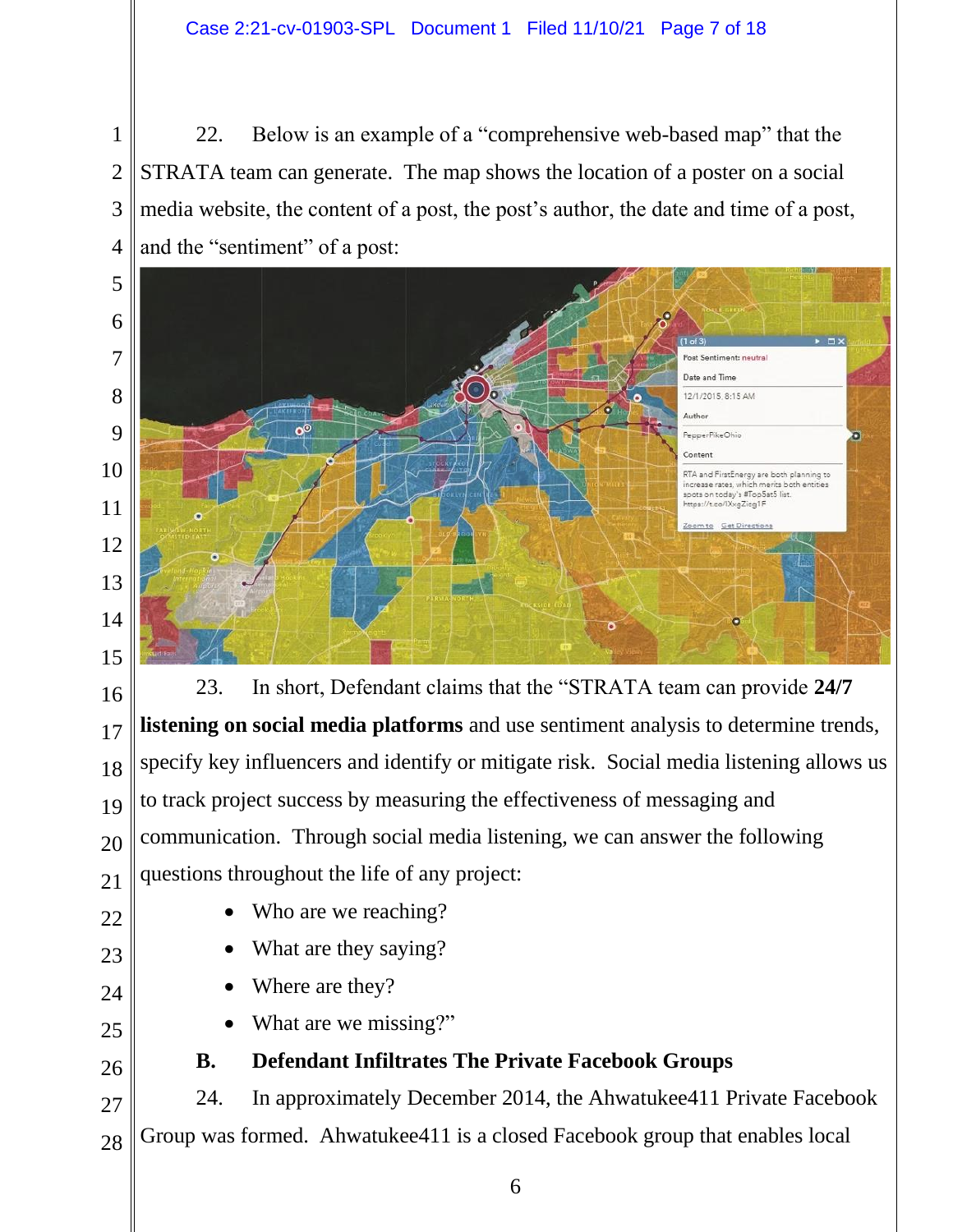1 2 residents of the Ahwatukee Foothills area to privately discuss issues concerning the community. The Ahwatukee411 group has approximately 32,400 members.

3 4 5 6 7 8 25. The Ahwatukee411 Private Facebook Group has always been private. In order to join the group, prospective group members are required to fill out a questionnaire discussing their involvement in the Ahwatukee community and their interest in joining the group as it relates to the community. This process is intended to ensure that only residents (*i.e.*, those with a vested interest in the Ahwatukee community) can join the group and are able to see other posts.

9 10 11 12 13 14 15 26. In approximately 2016, the Protecting Arizona's Resources & Children (PARC) Private Facebook Group was formed (although the PARC organization itself has been around since 1995). The PARC Private Facebook Group was formed to protest the construction of a highway that cuts through the Moahdak Do'ag Mountain (South Mountain), which is sacred to the local Native American community in Phoenix. The PARC Private Facebook Group enables its members to privately discuss local issues. The PARC group has roughly 930 members.

16 17 18 19 20 27. The PARC Private Facebook Group has always been private. In order to join the group, prospective group members are required to undergo a screening process. This process is intended to ensure that largely only residents (*i.e.*, those whose homes would be affected by the construction of the local highway) can join the group and are able to see other posts.

21 22 23 24 25 28. The idea of the Private Facebook Groups is that they are private and only populated with Ahwatukee local PARC members, not other persons, and certainly not employees or personnel of Defendant. Indeed, the PARC Private Facebook Group is run by persons who oppose Defendant's interests/projects and the interests/projects of Defendant's clients.

26 27 28 29. Unbeknownst to the Group Members, however, since at least 2016—and going back months if not years earlier—HDR has privately and without consent infiltrated, monitored, wiretapped, and/or accessed posts in the Private Facebook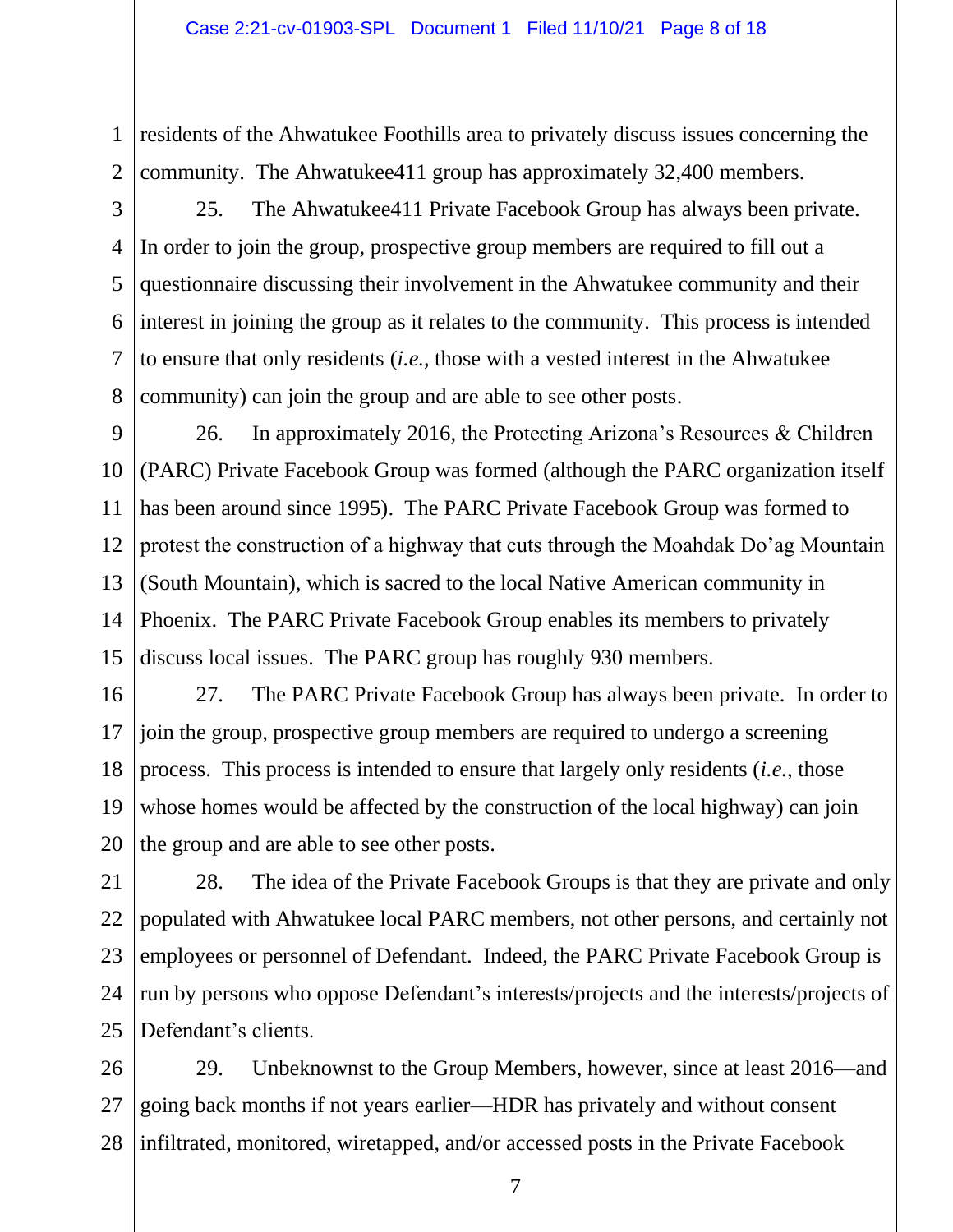1 Groups.<sup>2</sup>

2 3 4 5 6 7 30. It is unknown how Defendant infiltrated these Private Facebook Groups—whether through the use of fake social media profiles or some other method. What is known is that, again, neither Defendant nor its employees should have had access to the Private Facebook Groups, nor did the Group Members know Defendant had infiltrated the Private Facebook Groups nor consent to Defendant wiretapping their conversations.

8 9 10 11 12 13 31. Once Defendant infiltrated the Private Facebook Groups, it "generated an 'influencer' report, an analysis of public sentiment on social media platforms, and a geospatial analysis that placed communities into categories such as 'ethnic enclaves,' 'barrios urbanos,' 'scholars and patriots,' and 'American dreamers.'" The analysis also involving reading and analyzing the content of the posts in the Private Facebook Group for use in the "comprehensive web-based map" described above.

14 15 16 32. Defendant monitored and/or intercepted posts in the Private Facebook Groups in real time, and/or accessed the contents of the posts in the Private Facebook Groups in electronic storage.

17 18 19 20 33. Notably, Defendant's practices also violate Facebook's Terms of Service, which state users "may not access or collect data from our Products using automated means (without our prior permission) or attempt to access data you do not have permission to access."

21 22 34. These processes, as currently employed by HDR, function as a wiretap, as well as the acquisition of electronic communications in electronic storage.

23 **II. Defendant Wiretapped Plaintiff's Electronic Communications** 

24 25 35. Since approximately 2015, Plaintiff has been a member of the Ahwatukee411 Private Facebook Group.

<sup>27</sup> 28 <sup>2</sup> Ella Fassler, *A Company That Designs Jails is Spying On Activists Who Oppose Them*, VICE, Aug. 17, 2021, https://www.vice.com/en/article/93ym4z/a-companythat-designs-jails-is-spying-on-activists-who-oppose-them.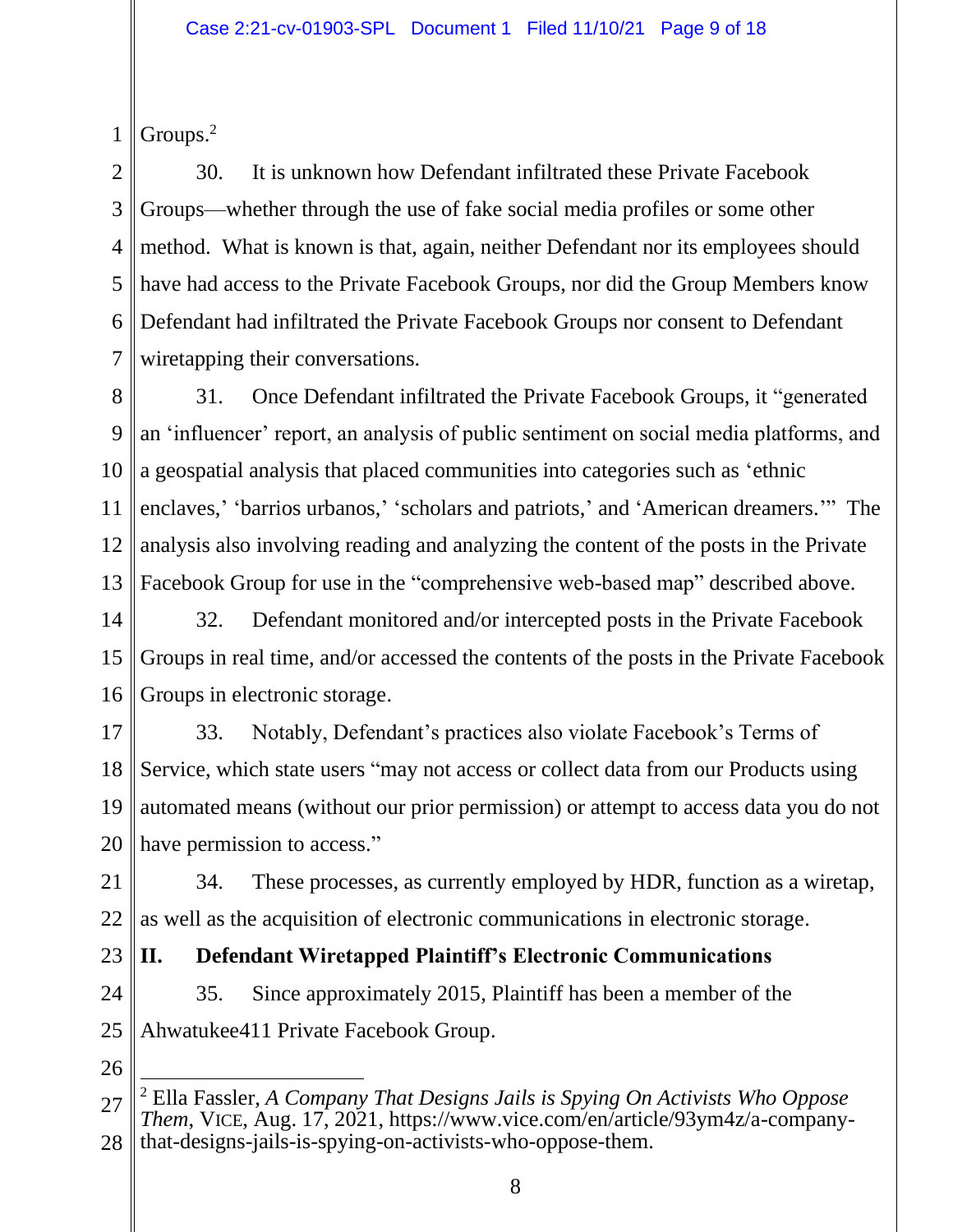1 2 3 4 36. Plaintiff privately communicated with other Group Members in the Ahwatukee411 Private Facebook Group. Plaintiff communicated about topics such as recommendations for services and debates over local issues, including the construction of a local highway and potential political corruption.

5 6 37. Likewise, since approximately 2016, Plaintiff has been a member of the PARC Private Facebook Group.

7 8 9 38. Plaintiff also privately communicated with other Group Members in the PARC Private Facebook Group. Plaintiff communicated about topics such as debates over the construction of a local highway and its environmental impact.

10 11 12 39. To join both groups, Plaintiff went through a questionnaire and screening process to ensure she was an Ahwatukee resident and her interests were aligned with the PARC organization's goals.

13 14 15 16 17 18 19 40. In both the Ahwatukee411 and PARC Private Facebook Groups, Plaintiff believed she was only communicating with other Ahwatukee residents or members of the PARC organization. Plaintiff did not believe, nor did Plaintiff know or have reason to know, that her communications were being surveilled by unconsented-to third-party actors who were neither Ahwatukee residents nor persons whose interests were not aligned with the PARC organization's goals, and certainly not corporations antagonistic to the interests of the Private Facebook Groups.

20 21 22 23 41. Since at least 2016, Plaintiff's private posts were tracked, read, intercepted, analyzed, and otherwise wiretapped and/or accessed in electronic storage by Defendant in real time using the aforementioned processes, and without Plaintiff's consent.

24

#### **CLASS ACTION ALLEGATIONS**

25 26 27 28 42. Plaintiff seeks to represent a class of all members of the Private Facebook Groups whose electronic communications were intercepted by Defendant (the "Class"). Plaintiff reserves the right to modify the class definition as appropriate based on further investigation and discovery obtained in the case.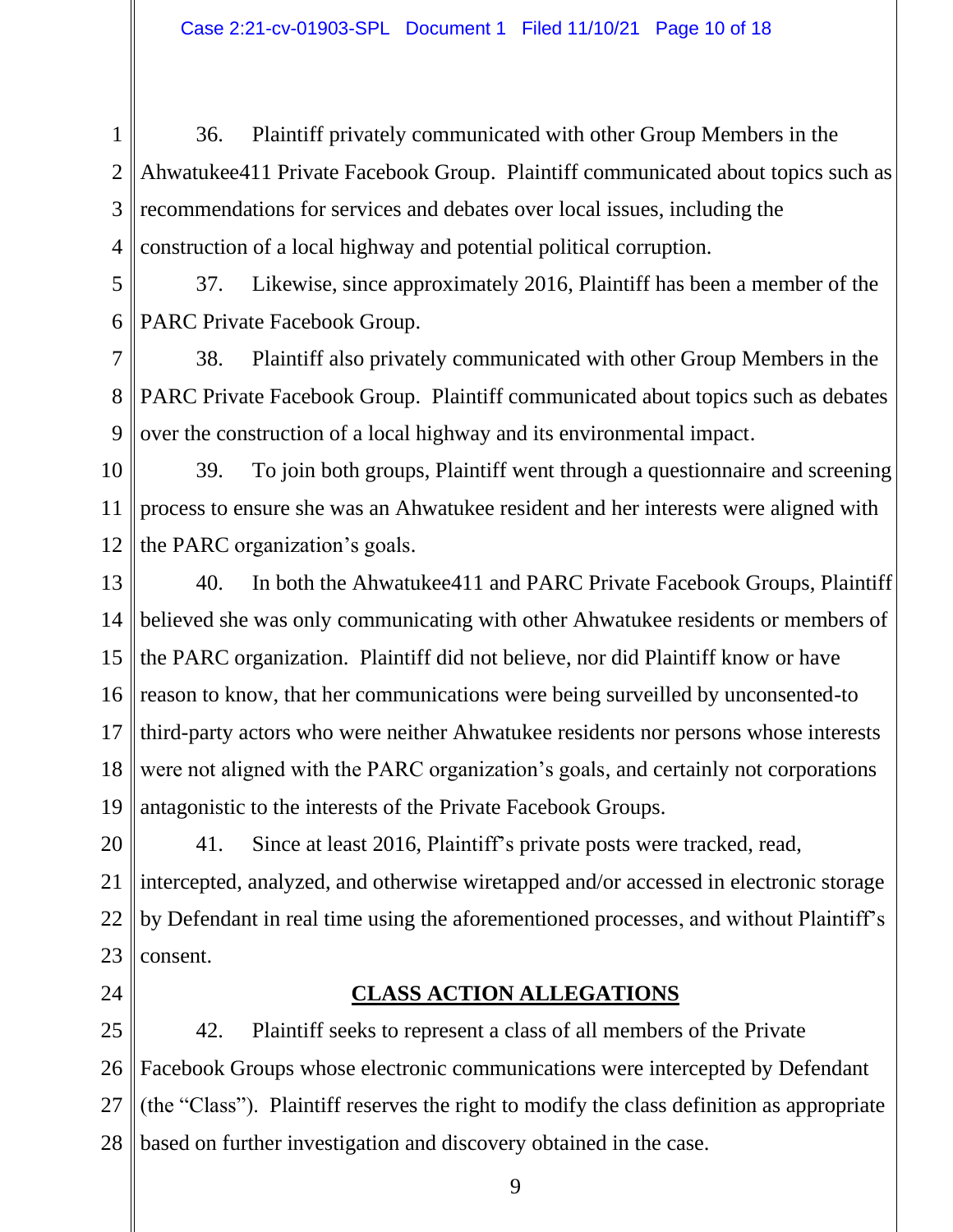1 2 3 4 5 43. Plaintiff also seeks to represent a subclass of all Class members in the State of Arizona who were members of the Private Facebook Groups, and whose electronic communications were intercepted by Defendant (the "Arizona Subclass"). Plaintiff reserves the right to modify the subclass definition as appropriate based on further investigation and discovery obtained in the case.

6 7 44. The Class and Arizona Subclass shall collectively be referred to as the "Classes."

8 9 10 11 12 45. Members of the Classes are so numerous that their individual joinder herein is impracticable. Specifically, there are over 33,000 members of the Private Facebook Groups. Members of the Classes may be notified of the pendency of this action by mail, publication through the distribution records of Defendant, and via Facebook.

13 14 15 16 17 18 46. Common questions of law and fact exist as to all members of the Classes and predominate over questions affecting only individual members of the Classes. Common legal and factual questions include, but are not limited to, whether Defendant has violated the Federal Wiretap Act, violated the Stored Communication Act, and violated the common law right to privacy of Plaintiff and members of the Classes.

19 20 21 22 23 47. The claims of the named Plaintiff are typical of the claims of the Classes because the named Plaintiff, like all other class members, was a member of both Private Facebook Groups and had her electronic communications intercepted and/or accessed in electronic storage and disclosed to Defendant through the use of Defendant's wiretaps.

24 25 26 27 28 48. Plaintiff is an adequate representative of the Classes because her interests do not conflict with the interests of the members of the Classes she seeks to represent, she has retained competent counsel experienced in prosecuting class actions, and she intends to prosecute this action vigorously. The interests of members of the Classes will be fairly and adequately protected by Plaintiff and her counsel.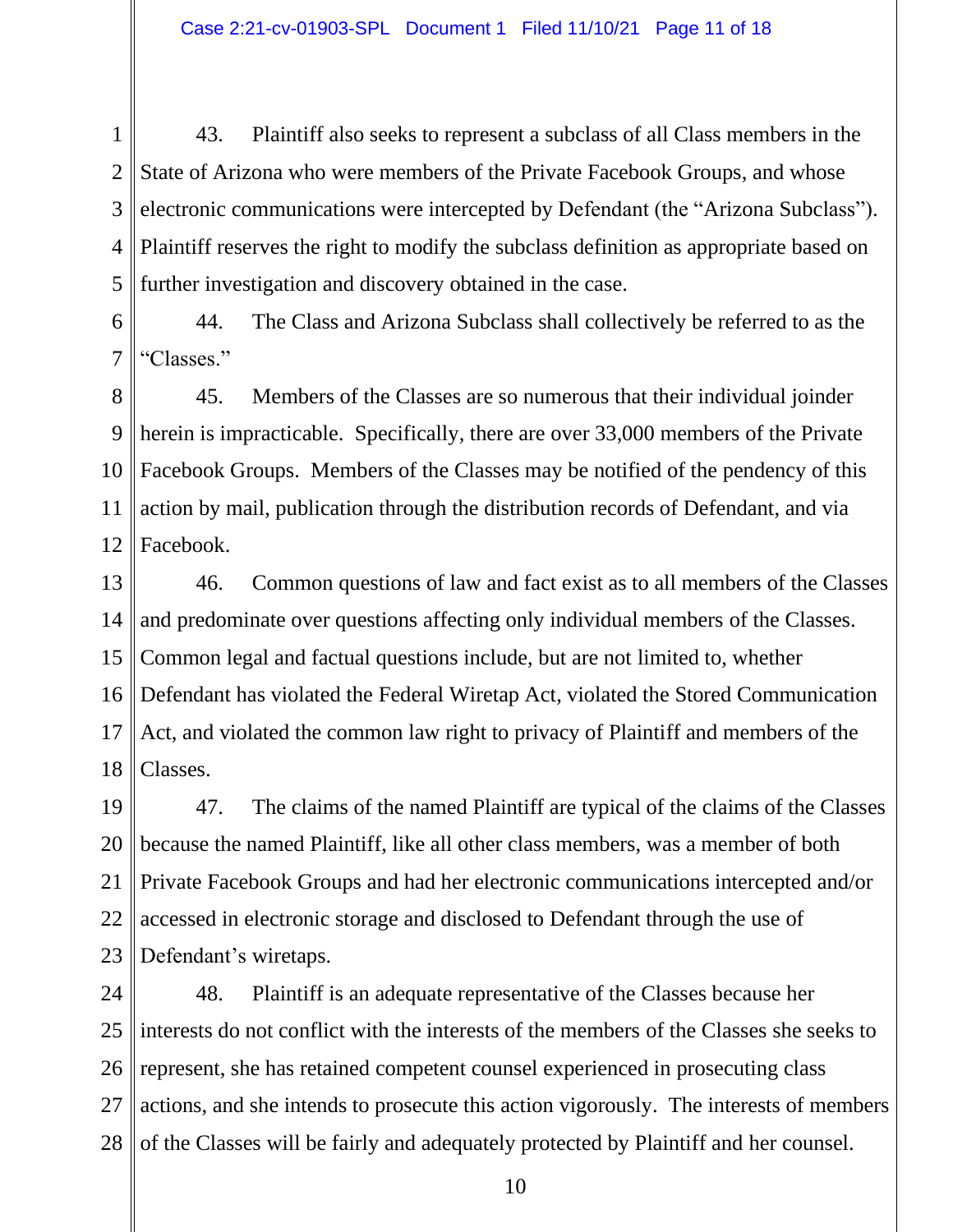1 2 3 4 5 6 7 8 9 10 11 12 13 14 15 16 17 18 19 20 21 22 23 24 25 26 27 28 49. The class mechanism is superior to other available means for the fair and efficient adjudication of the claims of members of the Classes. Each individual member of the Classes may lack the resources to undergo the burden and expense of individual prosecution of the complex and extensive litigation necessary to establish Defendant's liability. Individualized litigation increases the delay and expense to all parties and multiplies the burden on the judicial system presented by the complex legal and factual issues of this case. Individualized litigation also presents a potential for inconsistent or contradictory judgments. In contrast, the class action device presents far fewer management difficulties and provides the benefits of single adjudication, economy of scale, and comprehensive supervision by a single court on the issue of Defendant's liability. Class treatment of the liability issues will ensure that all claims and claimants are before this Court for consistent adjudication of the liability issues. **CAUSES OF ACTION COUNT I Interception And Disclosure Of Electronic Communications In Violation Of The Federal Wiretap Act, 18 U.S.C. § 2511** 50. Plaintiff repeats the allegations contained in the foregoing paragraphs as if fully set forth herein. 51. Plaintiff brings this claim individually and on behalf of the members of the proposed Classes against Defendant. 52. As alleged herein, Defendant intentionally intercepted the electronic communications of Plaintiff and the proposed Classes. 53. Each of Defendant's wiretaps, automatic monitoring tools, processes, and software described herein, is an "electronic, mechanical, or other device" as defined by 18 U.S.C. § 2510(5) and is primarily used for the purpose of the surreptitious interception of electronic communications.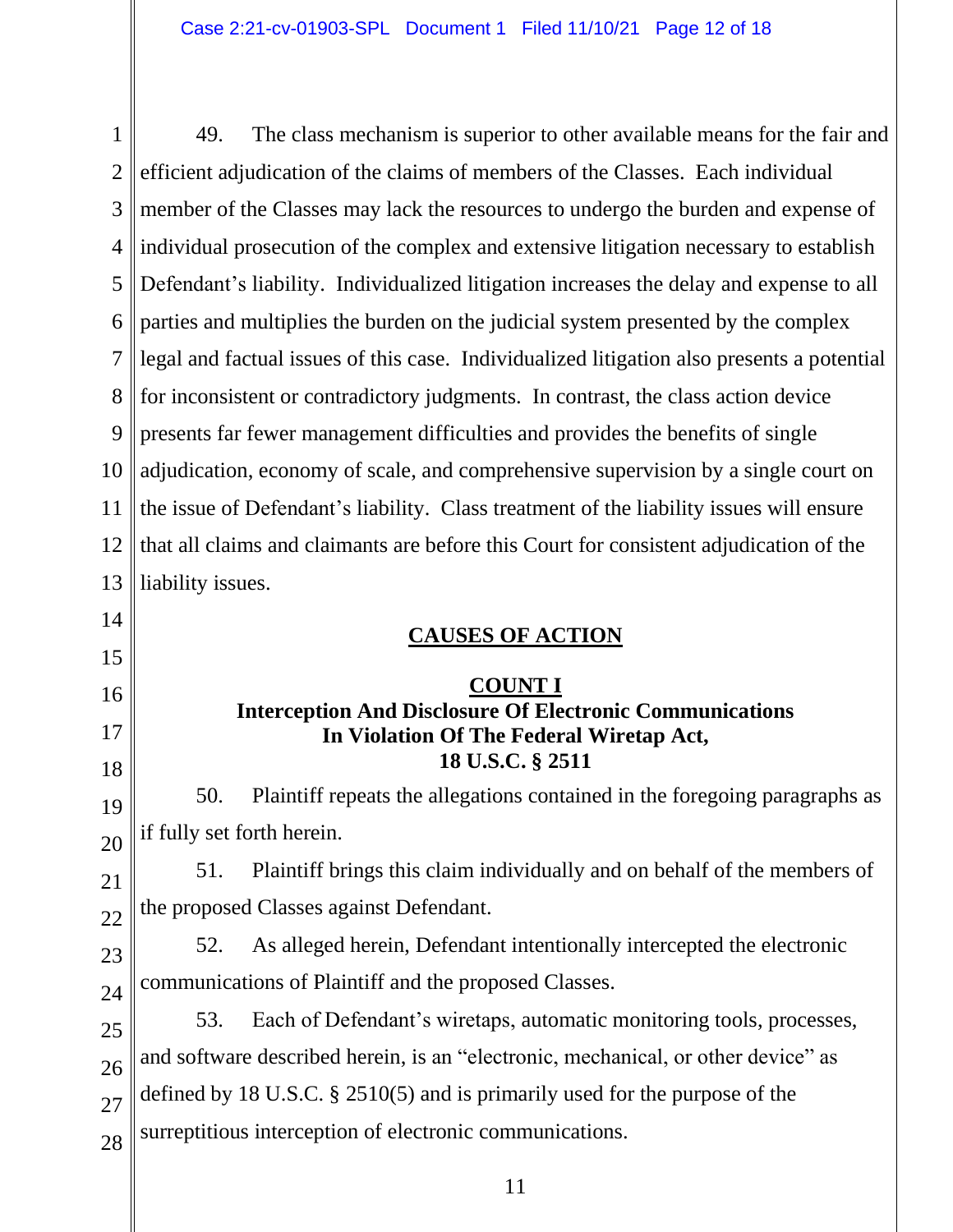1 2 54. Upon information and belief, Defendant intercepts the electronic communications contemporaneously as they are sent.

3 4 5 55. Upon information and belief, Defendant receives and stores these messages through the employment of a mechanical or electrical tool or apparatus that is considered a device under 18 U.S.C §§ 2510, *et seq*.

6 7 56. Defendant's interception and internment of electronic communications sent between Plaintiff and members of the Classes is intentional, as alleged herein.

8 9 57. Plaintiff and members of the Classes did not consent to any of Defendant's actions in implementing wiretaps.

10

58. Defendant was not a party to any of these electronic communications.

11 12 59. Defendant's conduct violated 18 U.S.C. § 2511 and therefore gives rise to a claim under 18 U.S.C. § 2520.

13 14 15 60. Pursuant to 18 U.S.C. § 2520, Plaintiff and the Classes are entitled to the greater of actual damages or statutory damages or not less than \$100 a day for each day of violation or \$10,000, whichever is greater.

16

17

18

#### **COUNT II**

### **Manufacture, Distribution, Possession, And Advertising Of An Electronic Communication Interception Device In Violation Of The Federal Wiretap Act, 18 U.S.C. § 2512**

19 20 61. Plaintiff repeats the allegations contained in the foregoing paragraphs as if fully set forth herein.

21 22 62. Plaintiff brings this claim individually and on behalf of the members of the proposed Classes against Defendant.

23 24 63. 18 U.S.C. § 2512, in pertinent part, holds "any person" liable "who intentionally:"

25 26 27 28 [M]anufactures, assembles, possesses, or sells any electronic, mechanical, or other device, knowing or having reason to know that the design of such device renders it primarily useful for the purpose of the surreptitious interception of wire, oral, or electronic communications, and that such device or any component thereof has been or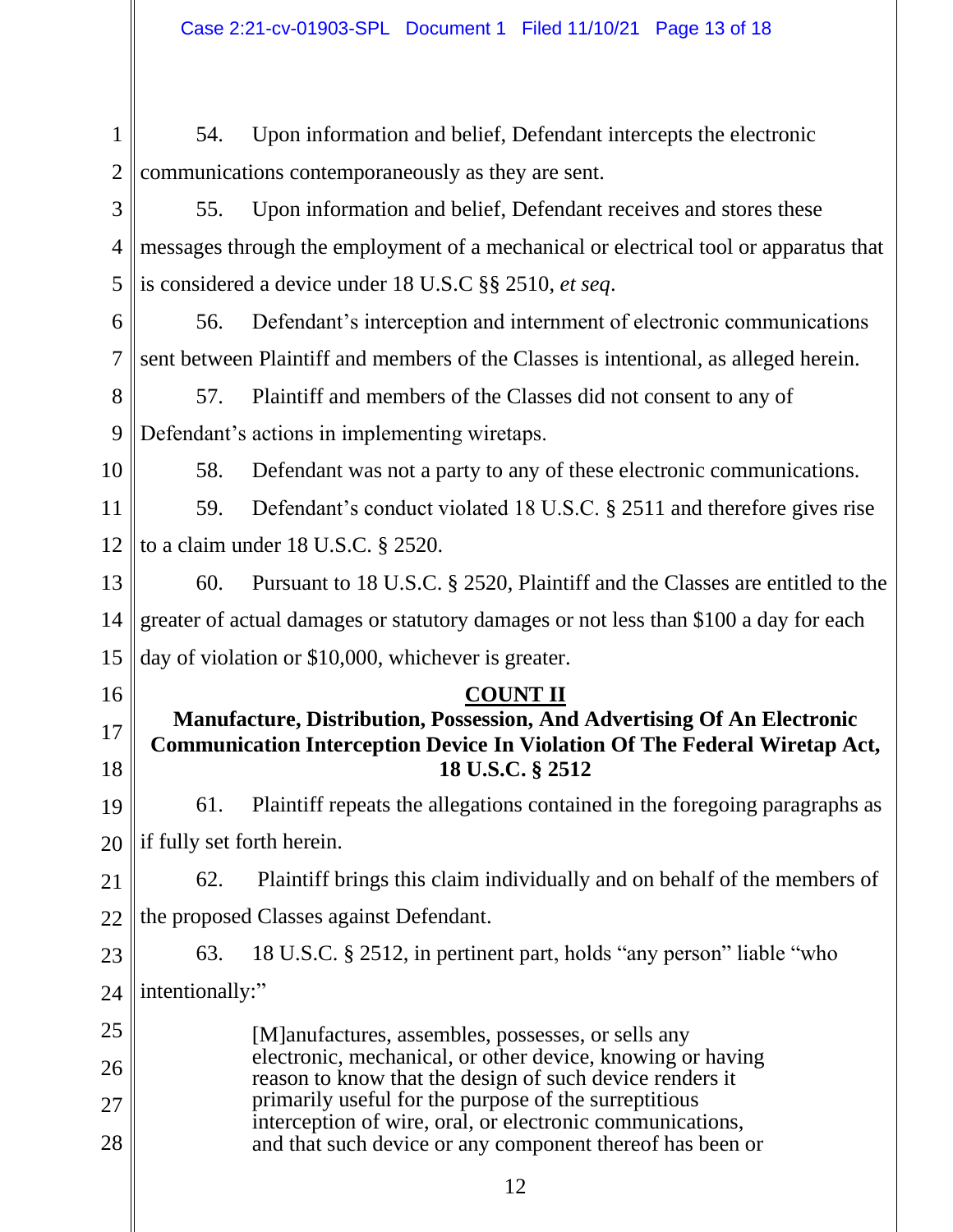will be sent through the mail or transported in interstate or foreign commerce.

18 U.S.C. § 2512(1)(b).

1

2

3 4 5 6 64. Each of Defendant's wiretaps, including the automatic monitoring tools and software described herein, are an "electronic, mechanical, or other device" as defined by 18 U.S.C. § 2510(5), and are primarily useful for the purpose of the surreptitious interception of electronic communications.

7 8 9 10 65. At all relevant times, by using automatic monitoring tools, software, and other processes and means employed by the STRATA team, Defendant intentionally manufactured, assembled, and/or possessed a device that is primarily useful for the purpose of surreptitious interception of electronic communications.

11 12 13 14 66. Defendant knew or had reason to know that its automatic monitoring tools, software, and other processes and means employed by the STRATA team which were transported through interstate commerce over the Internet—were primarily useful for the purpose of wiretapping electronic communications.

- 15 16 67. Plaintiff and members of the Classes did not consent to any of Defendant's actions in implementing wiretaps.
- 17

68. Defendant was not a party to any of these electronic communications.

18 19 69. Defendant's conduct violated 18 U.S.C. § 2512 and therefore gives rise to a claim under 18 U.S.C. § 2520.

20 21 22 70. Pursuant to 18 U.S.C. § 2520, Plaintiff and the Classes are entitled to the greater of actual damages or statutory damages or not less than \$100 a day for each day of violation or \$10,000, whichever is greater.

## 23 24

27

28

#### **COUNT III Violation Of The Stored Communications Act, 18 U.S.C. §§ 2701,** *et seq.*

25 26 71. Plaintiff repeats the allegations contained in the foregoing paragraphs as if fully set forth herein.

72. Plaintiff brings this claim individually and on behalf of the members of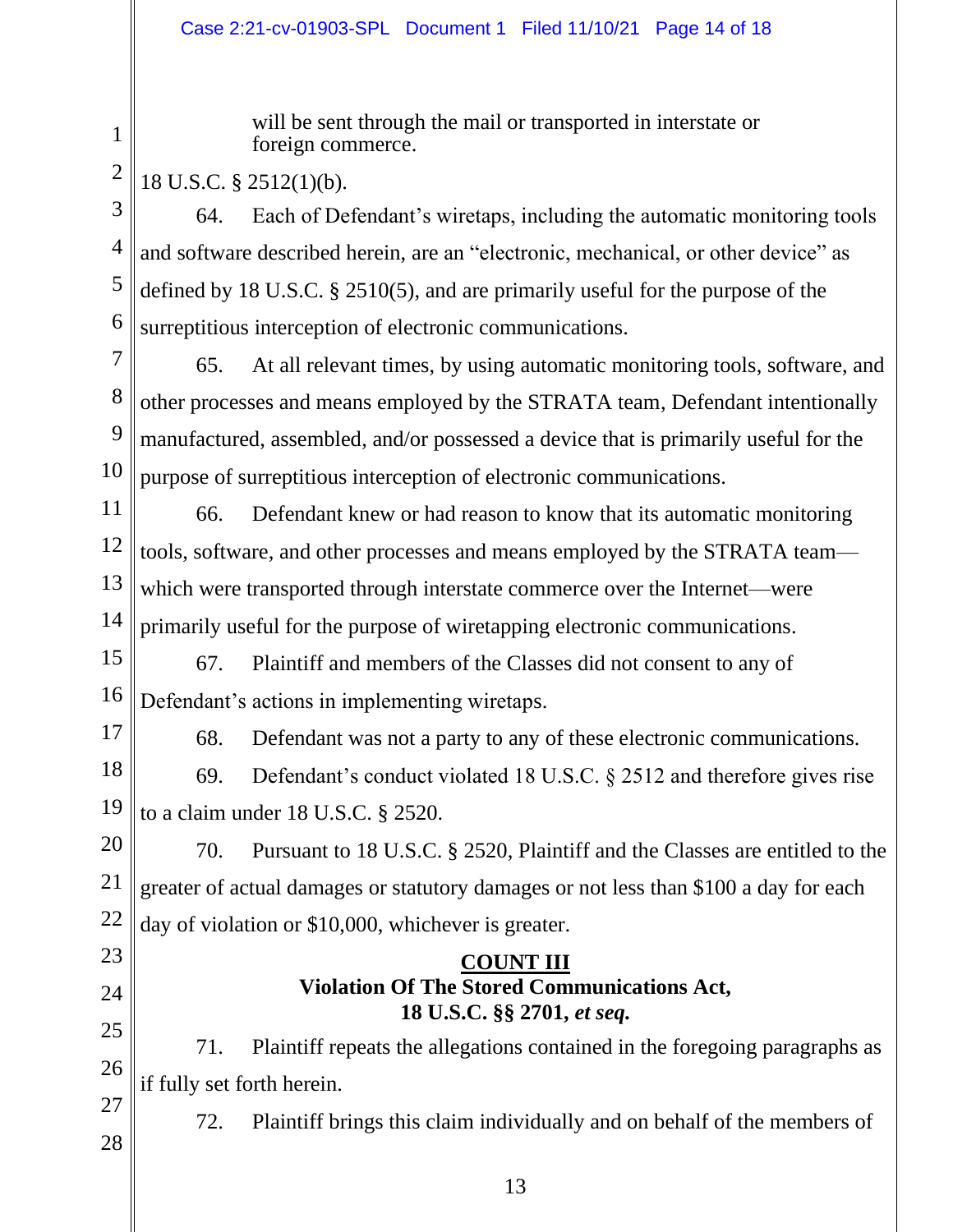1 the proposed Classes against Defendant.

2 3 4 5 6 73. The Stored Communications Act ("SCA"), 18 U.S.C. §§ 2701, *et seq*., prohibits "intentionally access[ing] without authorization a facility through which an electronic communication service is provided … and thereby obtains, alters, or prevents authorized access to a wire or electronic communication while it is in electronic storage." 18 U.S.C. § 2701(a)(1).

7 8 9 74. The posts in the Private Facebook Groups are "electronic communications" delivered through an "electronic communications service" as defined in 18 U.S.C. § 2510(15).

10 11 12 75. At the time Plaintiff and the Classes' electronic communications were accessed without authorization on Facebook, the data was in "electronic storage" as required by the SCA.  $18$  U.S.C.  $\S$  2510(17).

13 14 15 16 76. At all relevant times, Defendant intentionally accessed the contents of Plaintiff's and members of the Classes' posts in the Private Facebook Groups, and thereby obtained the contents of posts in the Private Facebook Groups while the contents were in storage.

17

18

77. At all relevant times, Defendant acted without authorization.

78. Defendant was not a party to any of these electronic communications.

19 20 79. Plaintiff and members of the Classes are permitted to bring a civil action over these violations of the SCA. 18 U.S.C. § 2707(a).

21 22 23 80. Plaintiff and members of the Class seek all relief available under the SCA, including damages suffered by Plaintiff and members of the Classes for not less than \$1,000, and punitive damages. 18 U.S.C.  $\S 2707(c)$ .

24

25

26 27 81. Plaintiff repeats the allegations contained in the foregoing paragraphs as if fully set forth herein.

**COUNT IV Common Law Invasion Of Privacy/Intrusion**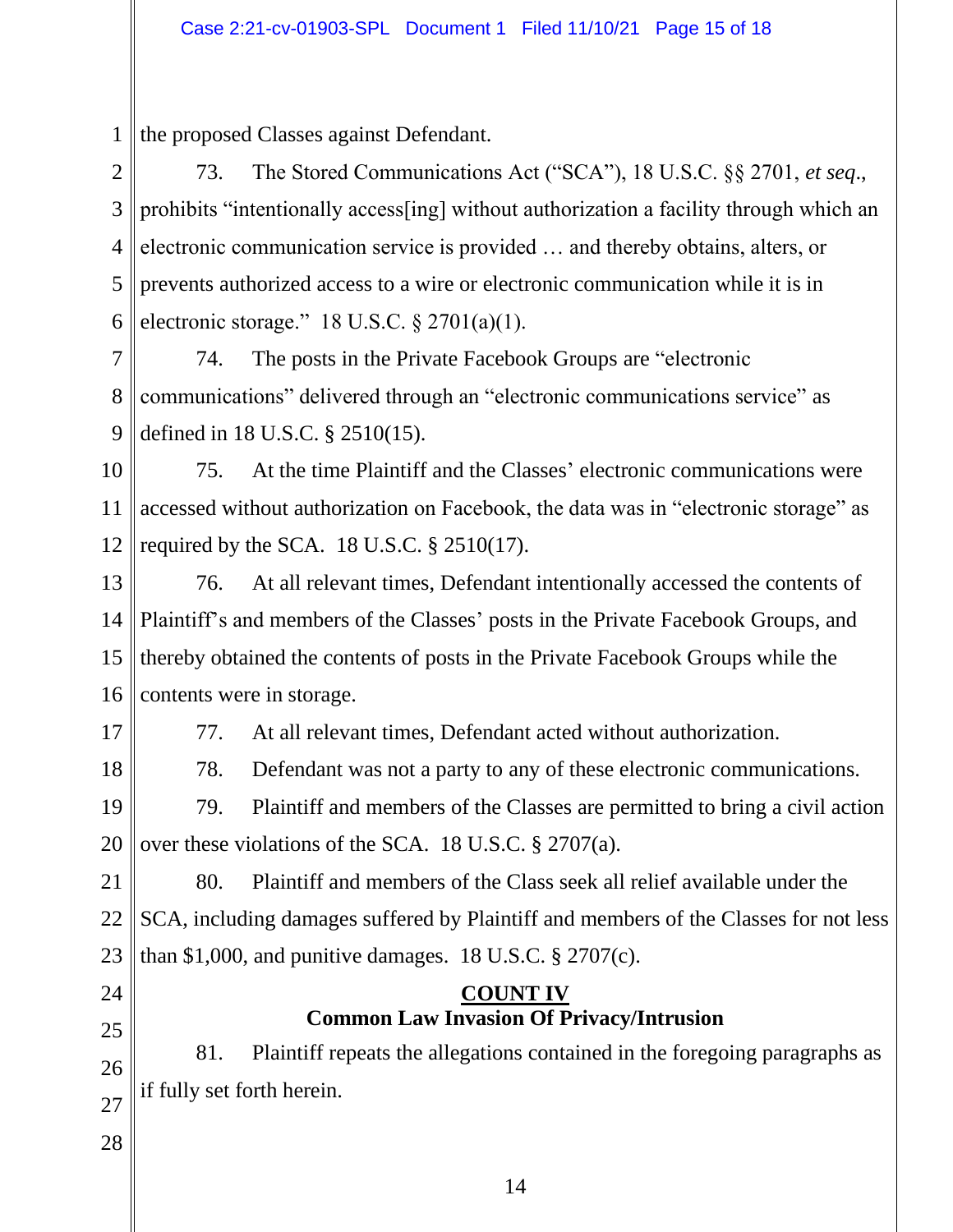1 2 82. Plaintiff brings this claim individually and on behalf of the members of the proposed Classes against Defendant.

3 4 5 6 7 8 83. Plaintiff and members Classes have an interest in: (1) precluding the dissemination and/or misuse of their private posts in the Private Facebook Groups; and (2) being able to discuss local issues without observation, intrusion or interference, including, but not limited to, the right to join the Private Facebook Groups and interact with other Group Members without being subjected to wiretaps without Plaintiff's and members of the Classes' knowledge or consent.

9 10 11 84. As alleged above, Defendant intentionally intruded into conversations in which Plaintiff and members of the Classes had reasonable expectations of privacy. That intrusion occurred in a manner that was highly offensive to a reasonable person.

12 13 85. Defendant gained unwanted access to data by electronic and covert means, in violation of the law and social norms.

14 15 16 86. At all relevant times, through the wiretapping of the Private Facebook Groups, Defendant intentionally invaded Plaintiff's and members of the Classes' common law privacy rights.

17 18 19 20 87. Plaintiff and members of the Classes had a reasonable expectation that their posts in the Private Facebook Groups and would remain confidential and that Defendant would not infiltrate those groups and wiretap them. Indeed, such activity is expressly prohibited by Facebook's Terms of Use.

21 22 88. Plaintiff and members of the Classes did not consent to Defendant's wiretapping.

23

89. This invasion of privacy is serious in nature, scope and impact.

24

90. The invasion of privacy is sufficient to confer Article III standing.

25 26 91. This invasion of privacy alleged here constitutes an egregious breach of the social norms underlying the privacy right.

27 28 92. Plaintiff and members of the Classes seek all relief available for common law invasion of privacy claims under the law.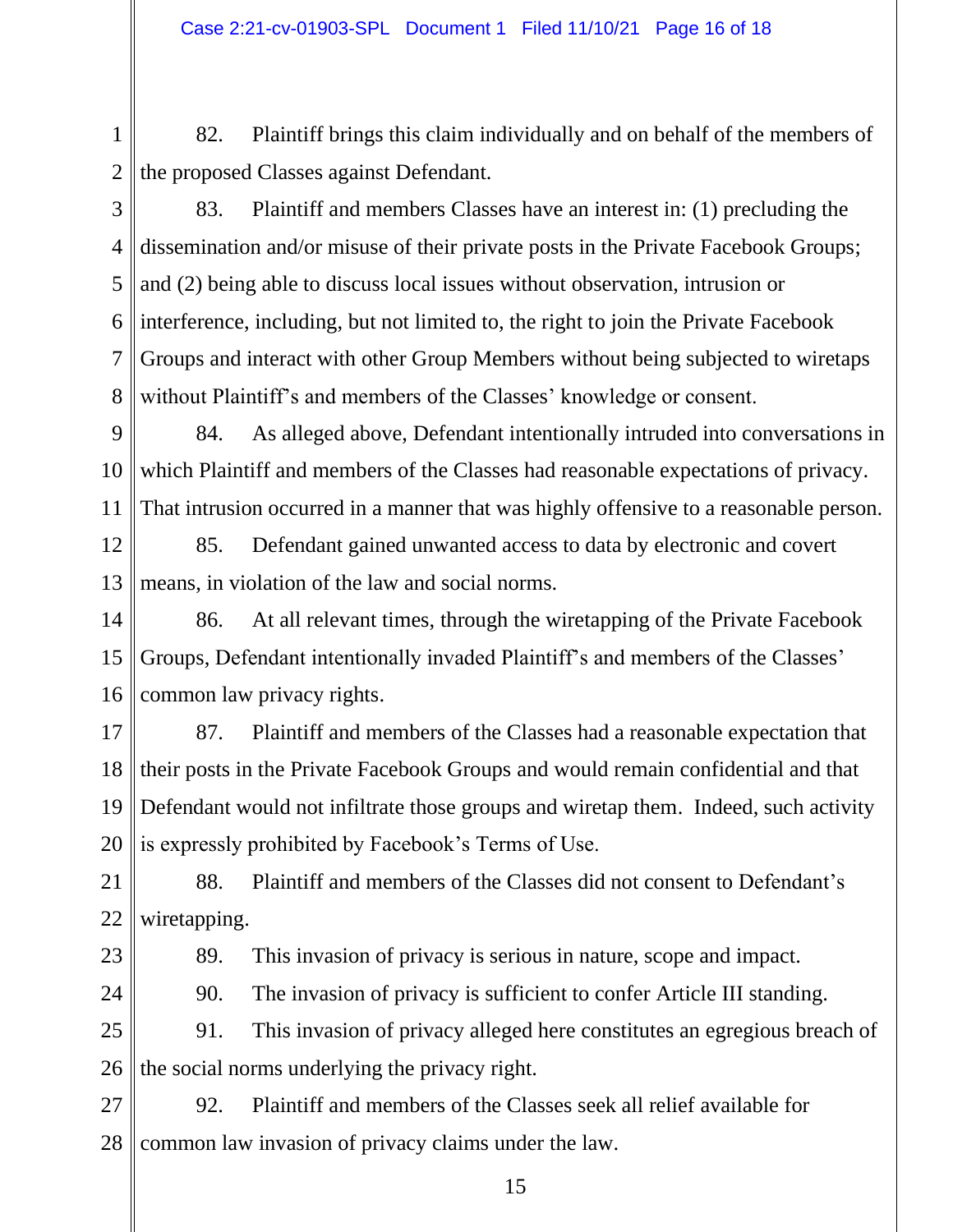$\left| \begin{matrix} 1 \end{matrix} \right|$ 

# **PRAYER FOR RELIEF**

| $\sqrt{2}$ | WHEREFORE, Plaintiff, individually and on behalf of all others similarly         |                                                                               |  |  |
|------------|----------------------------------------------------------------------------------|-------------------------------------------------------------------------------|--|--|
| 3          | situated, seeks judgment against Defendant, as follows:                          |                                                                               |  |  |
| 4          | (a)                                                                              | For an order certifying the Classes under Rule 23 and naming Plaintiff as     |  |  |
| 5          |                                                                                  | the representative of the Classes and Plaintiff's attorneys as Class Counsel  |  |  |
| 6          |                                                                                  | to represent the Classes;                                                     |  |  |
| 7          | (b)                                                                              | For an order declaring that the Defendant's conduct violates the statutes     |  |  |
| 8          |                                                                                  | referenced herein;                                                            |  |  |
| 9          | (c)                                                                              | For an order finding in favor of Plaintiff and the Classes on all counts      |  |  |
| 10         |                                                                                  | asserted herein;                                                              |  |  |
| 11         | (d)                                                                              | For compensatory, punitive, and statutory damages in amounts to be            |  |  |
| 12         |                                                                                  | determined by the Court and/or jury;                                          |  |  |
| 13         | (e)                                                                              | For prejudgment interest on all amounts awarded;                              |  |  |
| 14         | (f)                                                                              | For an order of restitution and all other forms of equitable monetary relief; |  |  |
| 15         | (g)                                                                              | For injunctive relief as pleaded or as the Court may deem proper; and         |  |  |
| 16         | (h)                                                                              | For an order awarding Plaintiff and the Classes their reasonable attorneys'   |  |  |
| 17         |                                                                                  | fees and expenses and costs of suit.                                          |  |  |
| 18         |                                                                                  | <b>DEMAND FOR TRIAL BY JURY</b>                                               |  |  |
| 19         | Pursuant to Federal Rules of Civil Procedure 38(b), Plaintiff demands a trial by |                                                                               |  |  |
| 20         | $\parallel$ jury of all issues so triable.                                       |                                                                               |  |  |
| 21         |                                                                                  |                                                                               |  |  |
| 22         |                                                                                  | Dated: November 10, 2021<br>Respectfully submitted,                           |  |  |
| 23         |                                                                                  | WARD, KEENAN & BARRETT, P.C.                                                  |  |  |
| 24         | By: <u>/s/ Gerald Barrett</u><br><b>Gerald Barrett</b>                           |                                                                               |  |  |
| 25         |                                                                                  |                                                                               |  |  |
| 26         |                                                                                  | Gerald Barrett, SBN: 005855<br>3838 N. Central Avenue, Suite 1720             |  |  |
| 27         |                                                                                  | Phoenix, Arizona 85012<br>Tel: (602) 279-1717                                 |  |  |
| 28         |                                                                                  | Fax: (602) 279-8908                                                           |  |  |
|            |                                                                                  | 16                                                                            |  |  |
|            |                                                                                  |                                                                               |  |  |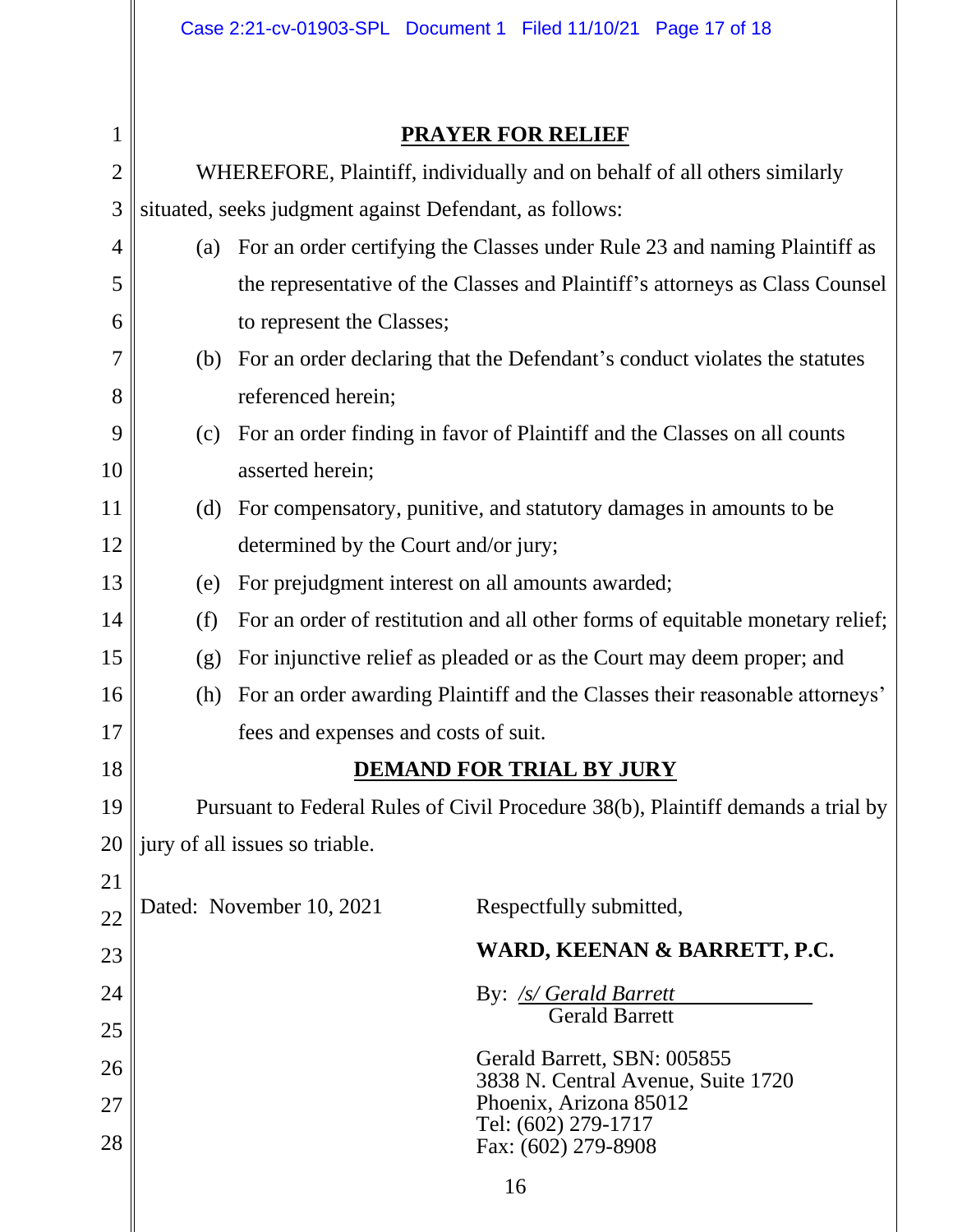|                | Case 2:21-cv-01903-SPL Document 1 Filed 11/10/21 Page 18 of 18 |
|----------------|----------------------------------------------------------------|
|                |                                                                |
| 1              | E-Mail: gbarrett@wardkeenanbarrett.com                         |
| $\overline{2}$ | <b>BURSOR &amp; FISHER, P.A.</b>                               |
| 3              | Neal J. Deckant*<br>1990 North California Boulevard, Suite 940 |
| 4              | Walnut Creek, CA 94596<br>Telephone: (925) 300-4455            |
| 5              | Facsimile: (925) 407-2700                                      |
| 6              | E-Mail: ndeckant@bursor.com                                    |
| 7              | <b>BURSOR &amp; FISHER, P.A.</b><br>Joshua D. Arisohn*         |
| 8              | Alec M. Leslie*                                                |
| 9              | Max S. Roberts*<br>888 Seventh Avenue                          |
| 10             | New York, NY 10019<br>Telephone: (646) 837-7150                |
| 11             | Facsimile: (212) 989-9163<br>E-Mail: jarisohn@bursor.com       |
| 12             | aleslie@bursor.com                                             |
| 13             | mroberts@bursor.com                                            |
| 14             | <i>*Pro Hac Vice Applications Forthcoming</i>                  |
| 15             | <b>Attorneys for Plaintiff</b>                                 |
| 16             |                                                                |
| 17             |                                                                |
| 18             |                                                                |
| 19             |                                                                |
| 20             |                                                                |
| 21             |                                                                |
| 22             |                                                                |
| 23             |                                                                |
| 24             |                                                                |
| 25             |                                                                |
| 26             |                                                                |
| 27             |                                                                |
| 28             |                                                                |
|                | $17\,$                                                         |
|                |                                                                |